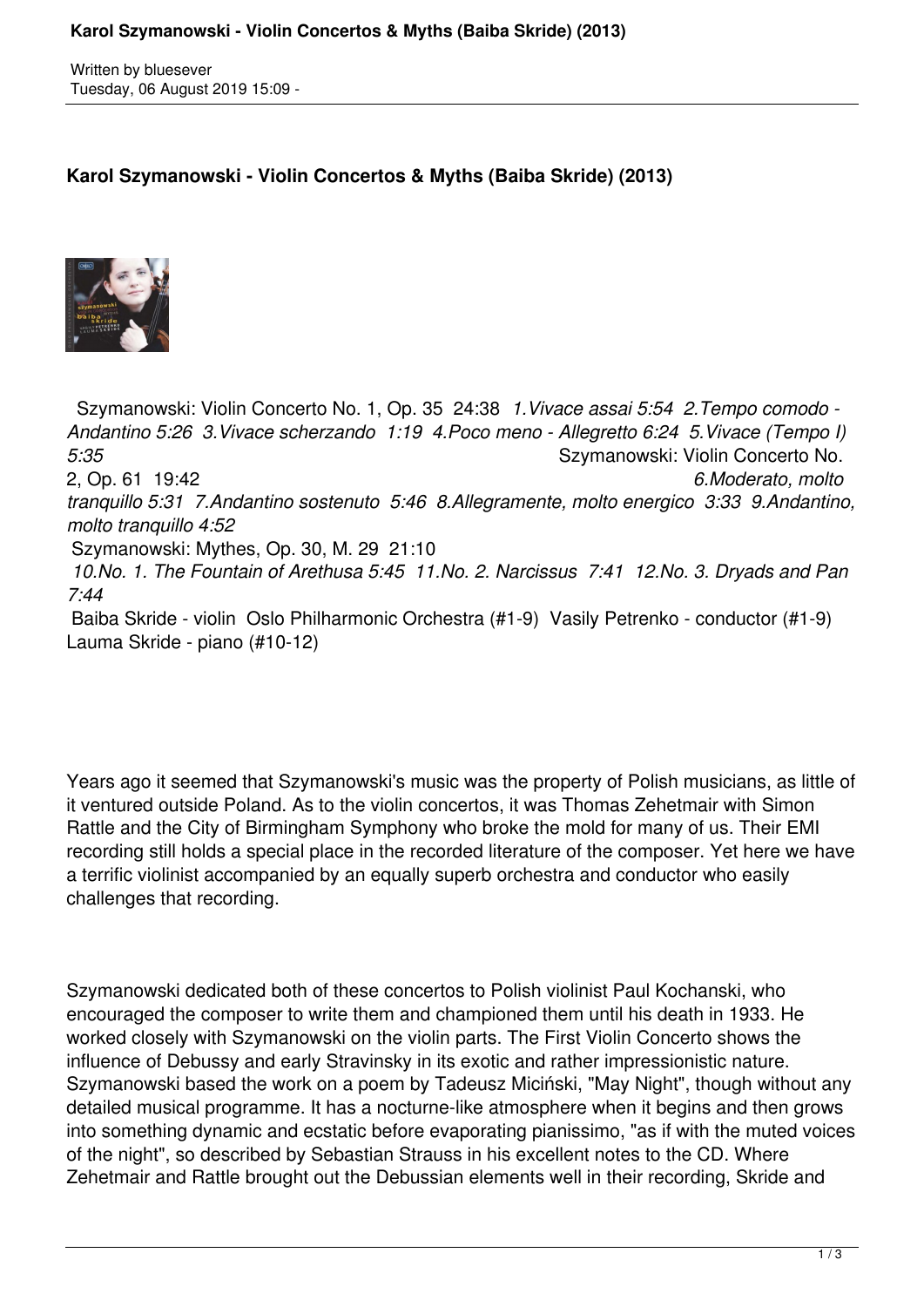Written by bluesever Tuesday, 06 August 2019 15:09 -

Petrenko are bolder and more dynamic. Skride has a vast range of colours in her violin tone and Petrenko provides very detailed accompaniment. Both violinists are well integrated with their orchestral counterparts, but with Skride and Petrenko the listener is more aware of the intricate detail of the composition. Some of this is due to the clearer and more present recording, but mostly it is the artists whose interpretative focus is different. Both are valid approaches to the First Violin Concerto. With Skride and Petrenko I am reminded of Stravinsky's Firebird, rather than Debussy. That's not to say that the unique character of Szymanowski is in the least slighted. The concertos represent the composer at his mature best. It is interesting that stylistically he did not travel all that far sixteen years later when he penned the Second Violin Concerto, even with its allusions to the folk music of the Tatra Mountains.

There is a lesser difference of approach in the two accounts of the Violin Concerto No. 2, where the folk elements are made apparent, even if the orchestral texture is dense at times. Nonetheless, Skride and Petrenko are that much bolder and the recording allows one to appreciate the orchestral part better than with Rattle. The Oslo Philharmonic plays wonderfully throughout both works and I continue to be hugely impressed with Vasily Petrenko whose selection of repertoire continues to bring out his strengths. I am a real fan of his Shostakovich and it is now hoped he will perform more Szymanowski. As for Baiba Skride, her recording two years earlier of the Frank Martin and Stravinsky violin concertos quickly has become one of my favourite discs - especially for the Martin work which had not received its due before that. I find it amazing how quietly Skride creeps in at the beginning of Szymanowski's First Violin Concerto with a silvery tone and then can turn this into something intense and lustrous later in that work and throughout the Second Violin Concerto. With her fabulous technique I am sure we will be hearing a great deal from her as she records pieces that demand to be heard, rather than doing only the warhorses on which so many violinists today have earned their reputations. Patricia Kopatchinskaja is another such violinist who has demonstrated that doing modern repertoire well enhances one's reputation more than just playing it safe with the chestnuts of the past.

If the two concertos on this disc were not enough to convince me of her extraordinary talent, Baiba Skride supplements these with the perfect "filler", the Myths for violin and piano. Here she is accompanied on the piano by her sister, Lauma. The three Myths with their titles of "The Fountain of Arethusa", "Narcissus" and "Dryads and Pan" respectively, are clearly impressionistic with piano writing that recalls Debussy in its delicate filigree. Szymanowski composed them the year before the Violin Concerto No. 1 and some of the violin writing, in particular the high register of the opening of "The Fountain of Arethusa", can also be found in the violin concerto. The harmony in the second Myth, "Narcissus", on the other hand, is also reminiscent of Ravel. The last of the Myths, "Dryads and Pan", is virtuosic and whimsical and sounds less like Debussy or Ravel - more like the Szymanowski of the concertos. I compared this recording with another favourite, the reissued disc of these works with Isabelle Faust and Ewa Kupiec on Harmonia Mundi that I reviewed here last year. Where Faust and Kupiec are more direct in their interpretation, the Skrides show greater tonal and dynamic variety. Their tempi are also varied more than the formers. There is not all that much in it and I would not want